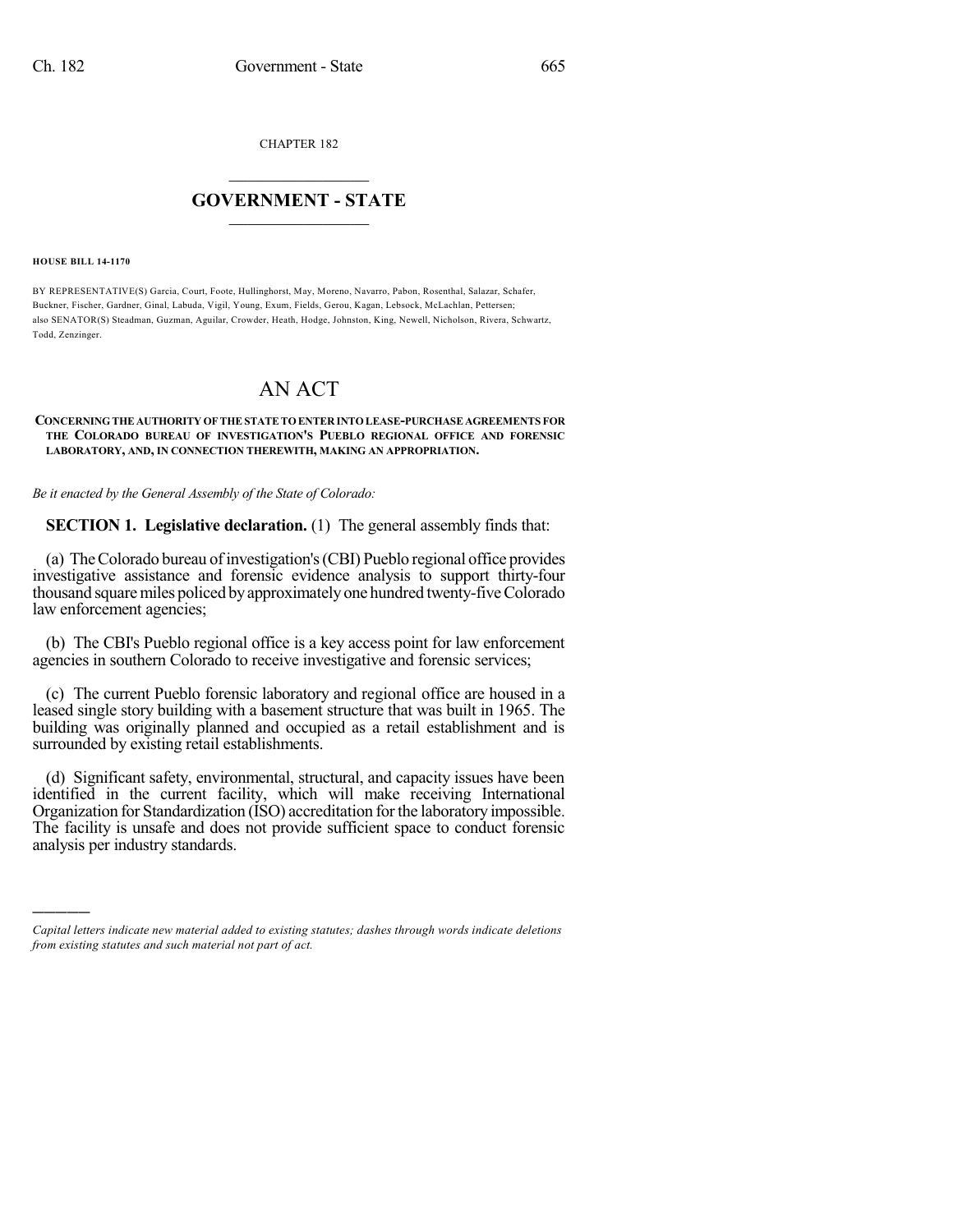(e) The potential for evidence contamination, which would negatively impact the outcome of criminal cases, is a constant concern;

(f) Without the ISO accreditation, the Pueblo facility will have to close and operations will have to be relocated to Denver and Grand Junction. Response times for the CBI would increase by an additional one hour and 45 minutes if responding from Denver and five hours if responding from Grand Junction. This would also increase round-trip transportation costs. Increased travel time from either the Denver or Grand Junction laboratories would inflate the risk of losing perishable evidence due to inclement weather or unsecured crime scenes, and it would also delay the time for gathering witness statements, conducting interviews, or interrogations.

(g) Without the ISO accreditation the CBI would lose a prorated annual portion of approximately \$250,000 in federal operating funds from the National Institute of Justice, which would negatively impact local law enforcement agencies and the CBI's operating budget;

(h) During the 2013 legislative session, the general assembly enacted House Bill 13-1020, which requires law enforcement agencies to submit to the CBI an inventoryof all unanalyzed forensic evidence in active sexual assault investigations that meet the standards for mandatory submission, and the CBI has developed a plan to analyze this evidence. Overall, the plan required by House Bill 13-1020 is expected to increase sexual assault submissions by four times the current submission rate. This will mean an additional eight hundred submissions will need to be processed annually at the Pueblo facility, necessitating more DNA testing equipment.

(i) For the past six years the CBI has been working closely with law enforcement and private sector partnersin the Pueblo service area to locate an alternative Pueblo facility. The CBI recognizes that maintaining a facility in Pueblo is critical for providing public safety services to Southern Colorado and for keeping professional law enforcement and scientist positions in the area.

(j) A new facility will enable the CBI to receive ISO certification by 2015 and would allow for more space for technology solutions, improvement of turnaround times, and would provide the safe and effective operation of a forensic science laboratory and crime scene responses in the Southern Colorado region.

(2) It is therefore considered good public policy to authorize the state of Colorado, acting by and through the state treasurer, to enter into one or more lease-purchase agreements and other agreements as necessary to finance the purchase and remodel of real property for the Colorado Bureau of Investigation's regional office and forensic laboratory located in Pueblo.

**SECTION 2. Lease-purchase agreement.** (1) (a) Subject to the requirements specified in paragraph (c) of this subsection  $(1)$ , the state of Colorado, acting by and through the state treasurer, is authorized to execute a lease-purchase agreement for up to twenty years for the state to purchase and renovate real property in Pueblo county for the Colorado bureau of investigation's regional Pueblo office and forensic laboratory. The total amount of the principal component of said lease-purchase agreement shall not exceed eleven million dollars (\$11,000,000),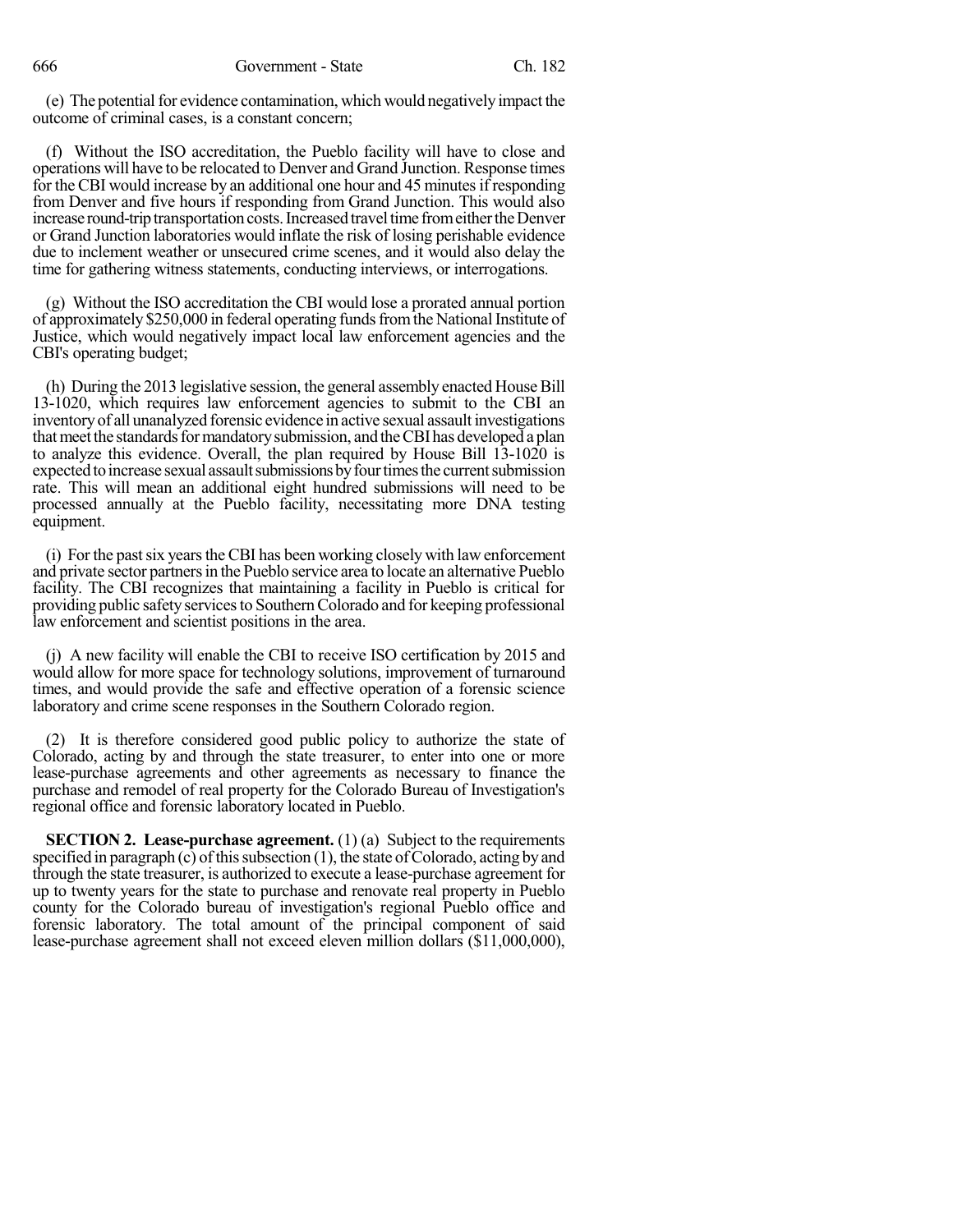plus reasonable and necessary administrative, monitoring, and closing costs and interest.

(b) Enactment of this act shall satisfy the requirements of sections  $24-82-102(1)$ (b) and 24-82-801, Colorado Revised Statutes, which require authorization of a lease-purchase agreement by a bill other than an annual general appropriation bill or a supplemental appropriation bill.

(c) (I) The department of public safety must present a plan for the purchase and renovation of the real property and for the lease-purchase transaction to the office of state planning and budgeting and the capital development committee for approval no later than the effective date of this paragraph (c). Once approved, the department of public safetymustseek approval priorto closing fromthe office ofstate planning and budgeting and the capital development committee for any material changes to the plan that may become necessary during the negotiation.

(II) The construction and renovation of the real property must be completed by following the requirements set forth in articles 91 to 93 of title 24, Colorado Revised Statutes.

(III) The real property may not be subject to any restrictive covenants, contracts, or zoning requirements that restrict public access to the property or restrict any alternative state use of the property.

(IV) The state controller may not enter into any agreement for a payment in lieu of property taxes from which the state is statutorily exempt under section 39-3-124 (1), Colorado Revised Statutes.

(V) The state controller must approve all agreements relating to the purchase, operation, and lease-purchase financing of the real property prior to closing.

 $(2)$  (a) The lease-purchase agreement authorized in subsection  $(1)$  of this section must provide that all of the obligations of the state under the agreement are subject to the action of the general assembly in annually making moneys available for all payments thereunder. The agreement must also provide that the obligations shall not be deemed or construed as creating an indebtedness of the state within the meaning of any provision of the state constitution or the laws of the state of Colorado concerning or limiting the creation of indebtedness by the state of Colorado and shall not constitute a multiple fiscal-year direct or indirect debt or other financial obligation of the state within the meaning of section 20 (4) of article X of the state constitution. In the event the state of Colorado does not renew the lease-purchase agreement authorized in subsection (1) of thissection, the sole security available to the lessor shall be the real property that is the subject of the nonrenewed lease-purchase agreement.

(b) (I) The lease-purchase agreement authorized in subsection (1) of thissection may contain such terms, provisions, and conditions asthe state treasurer, acting on behalf of the state of Colorado, may deem appropriate, including all optional terms; except that the lease-purchase agreement must specifically authorize the state of Colorado to: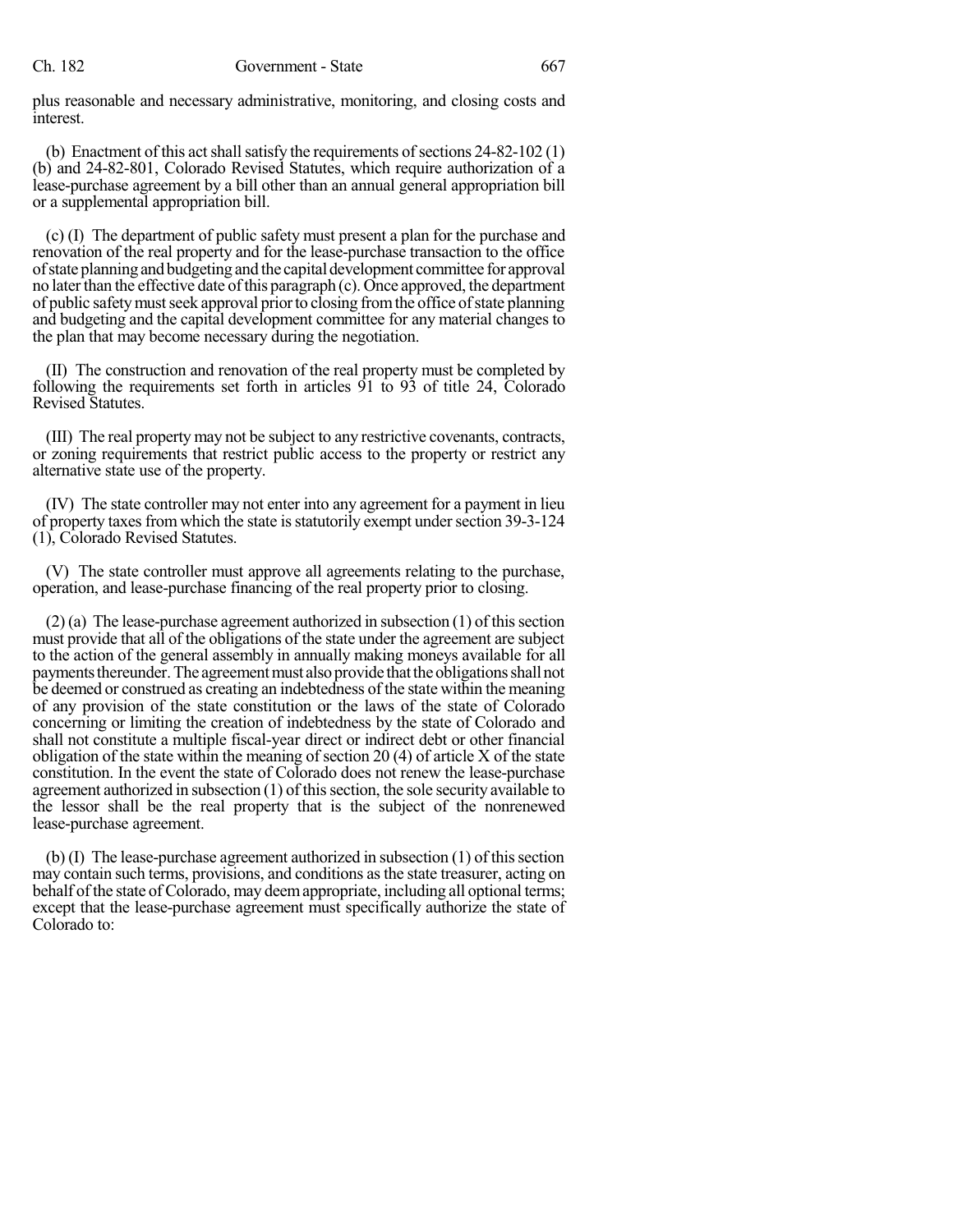(A) Receive fee title to all real and personal property that is the subject of the lease-purchase agreement on or prior to the expiration of the terms of the lease-purchase agreement; and

(B) Reduce the term of the lease through prepayment of rental and other payments.

(II) Any title to property received by the state on or prior to the expiration of the terms of the lease-purchase agreement will be held by the state for the benefit and use of the Colorado bureau of investigation.

(c) The state ofColorado, acting through the state treasurer, is authorized to enter into ancillary agreements and instruments as are deemed necessary or appropriate in connection with the lease-purchase agreements, including but not limited to ground leases, easements, or other instruments relating to the real property to be purchased.

(3) The provisions of section  $24-30-202$  (5)(b), Colorado Revised Statutes, shall not apply to the lease-purchase agreement authorized in subsection (1) of this section or any ancillary agreement entered into pursuant to paragraph (c) of subsection (2) of this section. Any provision of the fiscal rules promulgated pursuant to section  $24-30-202(1)$  and  $(13)$ , Colorado Revised Statutes, that the state controller deems to be incompatible or inapplicable with respect to said lease-purchase agreements or any ancillary agreement may be waived by the controller or his or her designee.

**SECTION 3. Appropriation.** In addition to any other appropriation, there is hereby appropriated, out of any moneys in the general fund, not otherwise appropriated, to the department of public safety, for the fiscal year beginning July 1, 2013, the sumof \$37,500, orso much thereof as may be necessary, for allocation to the Colorado bureau of investigation for project management costsrelated to the implementation of this act.

**SECTION 4. Appropriation.** (1) In addition to any other appropriation, there is hereby appropriated, out of any moneys in the general fund, not otherwise appropriated, to the department of public safety, for the fiscal year beginning July 1, 2014, the sum of \$984,542, or so much thereof as may be necessary, to be allocated for the implementation of this act as follows:

- (a) \$867,542 for lease payments;
- (b) \$112,500 for project management costs; and
- (c) \$4,500 for property insurance.

(2) In addition to any other appropriation, there is hereby appropriated to the department of personnel, for the fiscal year beginning July 1, 2014, the sum of \$4,500, or so much thereof as may be necessary, for allocation to risk management services for property insurance for the department of public safety related to the implementation of this act. Said sum is from reappropriated funds received from the department of public safety out of the appropriation made in paragraph (c) of